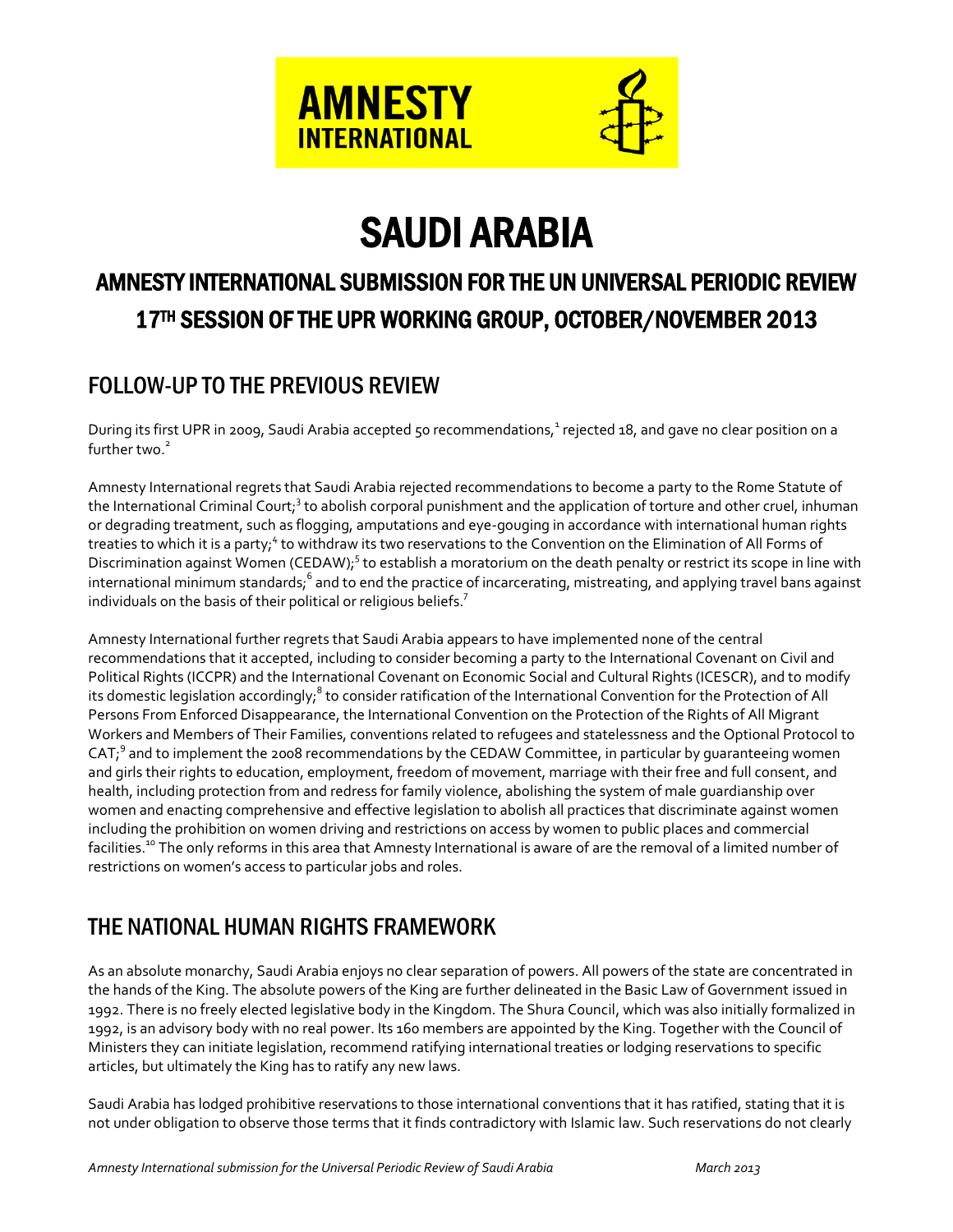define the extent to which Saudi Arabia accepts its international obligations and render them vulnerable to systematic violation.

The national human rights framework is further threatened by a flawed criminal justice system which falls far short of international standards governing procedures for arrest, detention and trials, as well as prisoners' rights. Textual reforms of legal procedures in 2001 and 2007 have brought no discernible improvement as systematic violations by the security forces, prison authorities and courts have continued with impunity, as set out below. The authorities created a Specialized Criminal Court in 2008 to deal with security and terrorism cases, but have since used it to persecute human rights activists.

No human rights organizations are tolerated in Saudi Arabia other than the Saudi Human Rights Commission, a governmental body, and the National Society for Human Rights, which, while having a less formal role, was also formed by a governmental decree. Some local human rights NGOs have attempted to register themselves but have not been permitted to do so and are forced to operate without a licence. Several have had their members arrested and detained under different pretexts; one example is the Saudi Civil and Political Rights Association, whose founders are currently on trial for disobeying the ruler.

Amnesty International welcomes the memorandum of understanding that was signed between Saudi Arabia and the OHCHR in June 2012, but is concerned that the authorities have not allowed any UN bodies or international human rights organizations to visit Saudi Arabia to conduct human rights research during the past four years. Amnesty International has not been allowed access to Saudi Arabia for human rights research on the country despite repeated requests over decades.

### THE HUMAN RIGHTS SITUATION ON THE GROUND

### **Arbitrary and incommunicado detentions, unfair trials, and travel bans**

Security forces in Saudi Arabia continue to practice with impunity the arbitrary and incommunicado detention of Saudi Arabian and foreign nationals, many of whom are detained solely for peacefully exercising their rights to freedom of expression, association and assembly, including for criticizing the government and its policies. Such activists are often held incommunicado without charge, sometimes in solitary confinement, and denied access to lawyers or the courts to challenge the lawfulness of their detention. Torture or other ill-treatment is frequently used to extract "confessions" from detainees, to punish them for refusing to "repent", or to force them to make undertakings not to criticize the government. Incommunicado detention often lasts until a "confession" is obtained, which can take months and occasionally years.

If a person is charged, it is sometimes with vague security-related offences such as "disobeying the ruler". Legal proceedings fall far short of international standards for fair trial. Defendants are generally denied legal counsel and, in many cases, they and their families are not informed of the progress of legal proceedings against them. Court hearings are often held behind closed doors.

Travel bans are also imposed on critics and human rights activists. In January 2013, the authorities prevented Waleed Abu al-Khair, head of Saudi Arabian Human Rights Monitor, from travelling to Sweden to receive the Olof Palme Prize for his human rights activism.

Another case illustrating these violations is that of Dr Suliaman al-Rashudi and eight other men who were detained in February 2007 in the cities of Jeddah and Medina after they circulated a petition calling for political reform and discussed a proposal to establish an independent human rights organization in Saudi Arabia. Seven other men connected to one of the reformists, Dr Saud al-Hashimi, were arrested subsequently. All 16 were held without charge until August 2010 when they were formally charged. Dr al-Rashudi was released on bail on 23 June 2011 after two people provided personal guarantees. On 22 November 2011, the 16 men were sentenced to lengthy prison sentences followed by travel bans by the Specialized Criminal Court. On 12 December 2012, Dr al-Rashudi, who had been sentenced to 15 years' imprisonment and a 15-year travel ban, but was at liberty pending appeal, was rearrested two days after he had given a lecture at an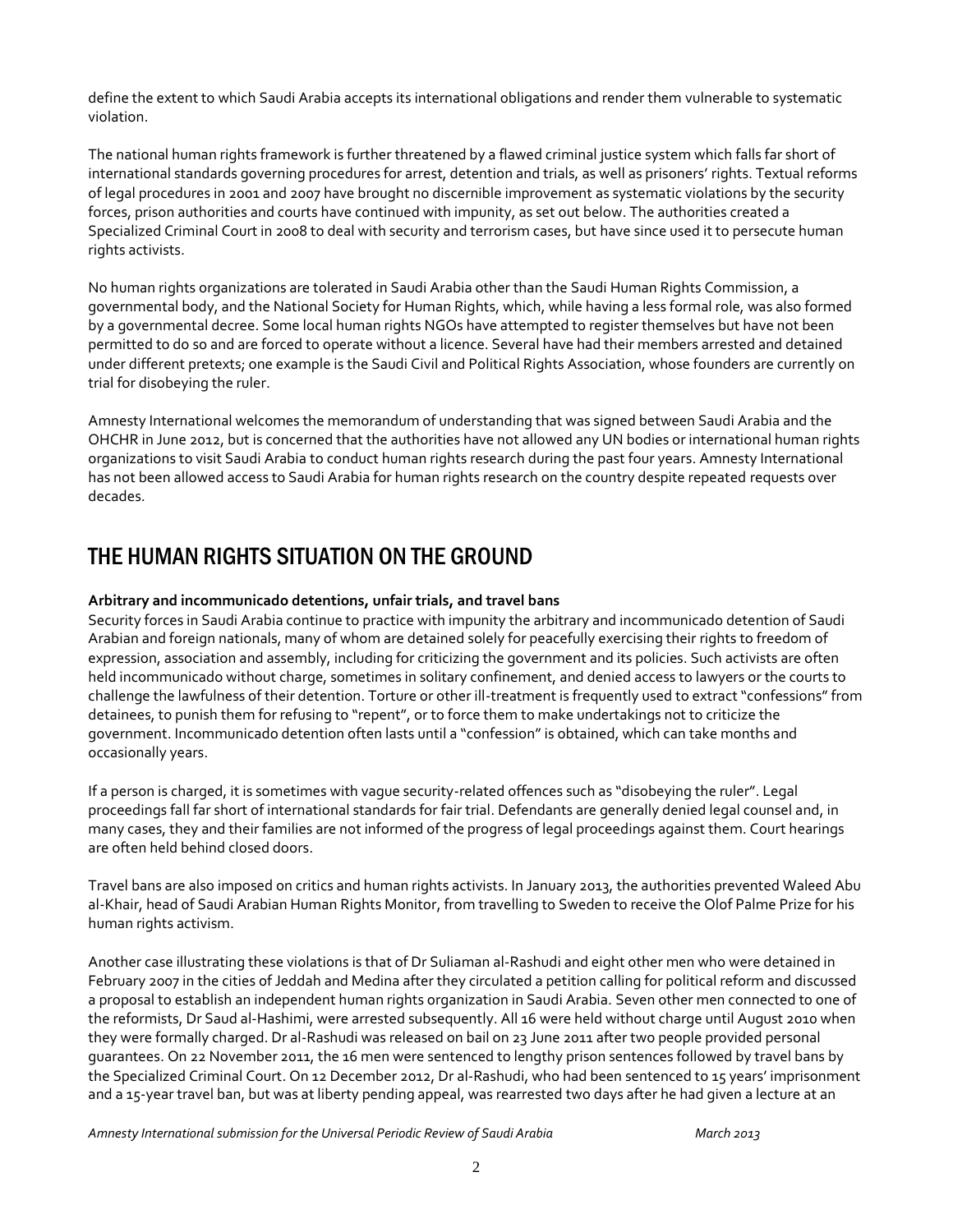informal social gathering on the legality of holding demonstrations in Shari'a. In January 2013, the 16 men were offered a royal "pardon" if they signed a pledge not to repeat their offences or engage in public activism and thanked the King. Dr al-Rashudi and six others refused to sign such a pledge and consequently continue to be detained. Amnesty International considers them to be prisoners of conscience and has called for their immediate and unconditional release.

### **The death penalty**

Saudi Arabia has one of the highest rates of executions in the world. The average number of executions in Saudi Arabia has increased from at least 68 a year between 1985 and 2007 to at least 72 a year between 2008 and 2012. Rates of executions are feared to be higher than declared, as reports of secret executions have lately emerged. The authorities apply the death penalty to a wide range of non-violent offences such as drug smuggling, as well as to "offences" such as apostasy that should not even be criminalized under international standards. Saudi Arabia has also continued to sentence to death and execute individuals for crimes they allegedly committed while under 18, in breach of international law. The death penalty is used disproportionately against foreign nationals. According to data compiled by Amnesty International, between 1985 and 2012 Saudi Arabia executed at least 1,938 persons, 954 of whom were foreign nationals, mostly workers from Asia and Africa.

The authorities generally fail to abide by international standards for fair trial and safeguards for defendants in capital cases. Often trials of capital cases are held in secret and their proceedings are summary with no legal assistance or representation through the various stages of detention and trial. Foreign nationals with no knowledge of Arabic, the language of interrogation and trial hearings, are often denied adequate interpretation facilities.

In 2013, a Sri Lankan domestic worker who was 17 at the time when she allegedly killed an infant in her care, was beheaded after seven years in detention. Rizana Nafeek had no access to lawyers either during her pre-trial interrogation or at her trial in 2007. She claimed that she was forced to make a "confession" under duress. The man who translated her statement may not have been able to adequately translate between Tamil and Arabic. He left Saudi Arabia soon after.

### **Torture and other cruel, inhuman or degrading treatment or punishment**

Corporal punishment is used extensively in Saudi Arabia despite it being a state party to CAT. Flogging, amputation and eye-gouging are mandatory for a number of offences and can also be used at the discretion of the judge as an alternative or in addition to other punishments. Sentences can range from dozens to tens of thousands of lashes, and are usually carried out in instalments, at intervals ranging from two weeks to one month. The highest number of lashes imposed in a single case recorded by Amnesty International was 40,000 lashes in the case of a defendant convicted on murder charges in 2009.

Punishment by amputation is also enforced in Saudi Arabia for certain offences, including "theft", for which the sentence is amputation of the right hand, and "highway robbery", which is punished by "cross amputation" (amputation of the right hand and left foot). On 21 November 2012, a Nigerian man had his right hand amputated for theft.

Torture and other ill-treatment during detention and interrorgation are also common. Some of the commonly practiced methods include sleep deprivation, punching, beating with sticks, suspension from the ceiling and electric shocks.

### **Discrimination against women**

There have been a few limited developments in women's rights over the past two years. In 2011, the King announced that women would have the right to vote and to stand in the 2015 municipal elections, the Kingdom's only public poll. In 2012, new public and private posts were promised to women and, for the first time, two Saudi Arabian women were permitted to participate in the Olympic Games with the presence of male guardians. In 2013, 30 women were assigned seats in the Shura Council.

However, women continue to face severe discrimination in law and practice and are inadequately protected against domestic and other gender-based violence. Discriminatory laws relating to marriage and divorce cause some women to remain trapped in violent and abusive relationships. Women are required by law to obtain the permission of a male guardian before getting married, travelling, undergoing certain surgical interventions, undertaking paid employment or enrolling in higher education. Saudi Arabian women with foreign spouses, unlike their male counterparts, cannot pass on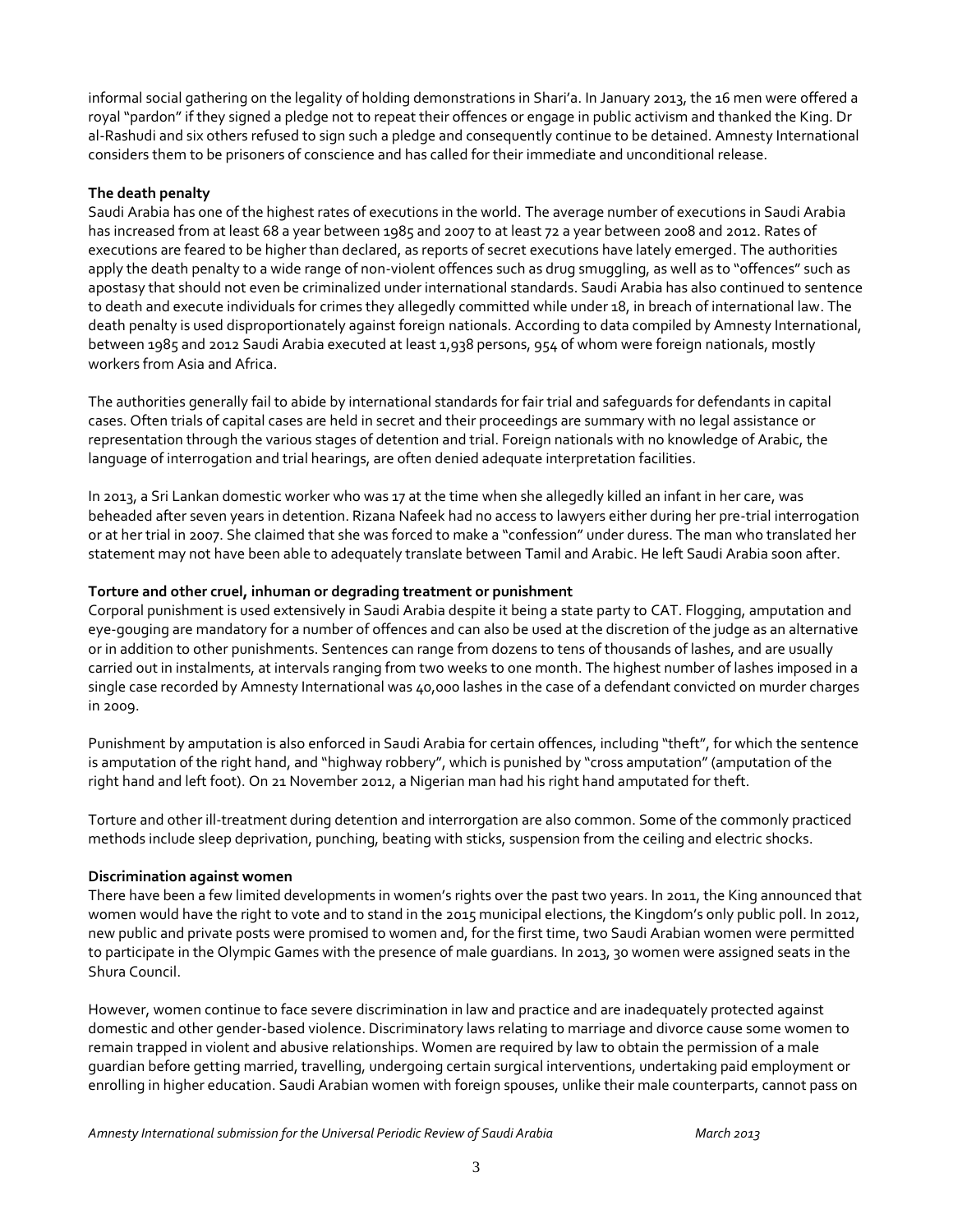their nationality to their children.

Women continue to be prohibited from driving. When an online campaign called "Women2Drive" encouraged women who hold international driving licences to start driving on Saudi Arabian roads from 17 June 2011 onwards, scores of women took to the roads and some were arrested. Most were released without charge after pledging not to drive again, but several were charged. At least one woman was sentenced to 10 lashes, although the sentence was later overturned.

### **Discrimination against migrant workers**

Migrant workers, who comprise around a third of the population, are inadequately protected by labour laws and are vulnerable to exploitation and abuse by employers. Women domestic workers at particular risk of sexual violence and other abuses. The sponsorship system governing employment of foreign nationals exposes them to exploitation and abuse by private and government employers and allows them little or no redress. Typical abuses include long working hours, non-payment of salaries and refusal of permission to return home after completing contracts.

In 2011, L P Ariyawathie, a Sri Lankan employed as a domestic worker, was found to have 24 nails and a needle driven into her hands, leg and forehead when she returned to Sri Lanka. She said that the injuries had been inflicted by her employer when she complained about her heavy workload. It is unclear whether the Saudi Arabian authorities investigated the matter.

### **Discrimination against minorities**

Since February 2011, hundreds of members of the minority Shi'a community have been arrested and detained on suspicion of taking part in or supporting demonstrations in the Eastern Province or of expressing views critical of the state. The protests have focused on long-standing concerns about discrimination against the Shi'a. Most have been held without charge or trial, but a few were brought to trial; several men were reportedly sentenced to flogging and others banned from travelling abroad. There have also been allegations of excessive use of force by the security forces; at least a dozen protesters have reportedly been shot dead and others injured.

### RECOMMENDATIONS FOR ACTION BY THE STATE UNDER REVIEW

While welcoming some encouraging developments in the last few years, Amnesty International urges the government to follow these up with more courageous steps to foster a better human rights environment by acting on the recommendations below.

### **Amnesty International calls on the government of Saudi Arabia**:

### *International human rights obligations*

 To ratify without reservations the ICCPR, the ICESCR, and review all reservations and declarations that limit the enjoyment of rights enshrined in the CRC, the International Convention on the Elimination of all Forms of Racial Discrimination (CERD) and CEDAW, with a view to lifting them, especially those that are contrary to the objects and purposes of the treaties.

### *Human rights framework*

 To implement without delay all the accepted recommendations from the 2009 Universal Periodic Review concerning reform of the judicial system and its practices and revision of weak legal provisions so that they are brought into line with international human rights standards.

### *Detainees and prisoners of conscience*

- To release all prisoners of conscience immediately and unconditionally;
- To charge all other detainees with a recognizable criminal offence according to international law and bring them to trial in accordance with international standards or release them.